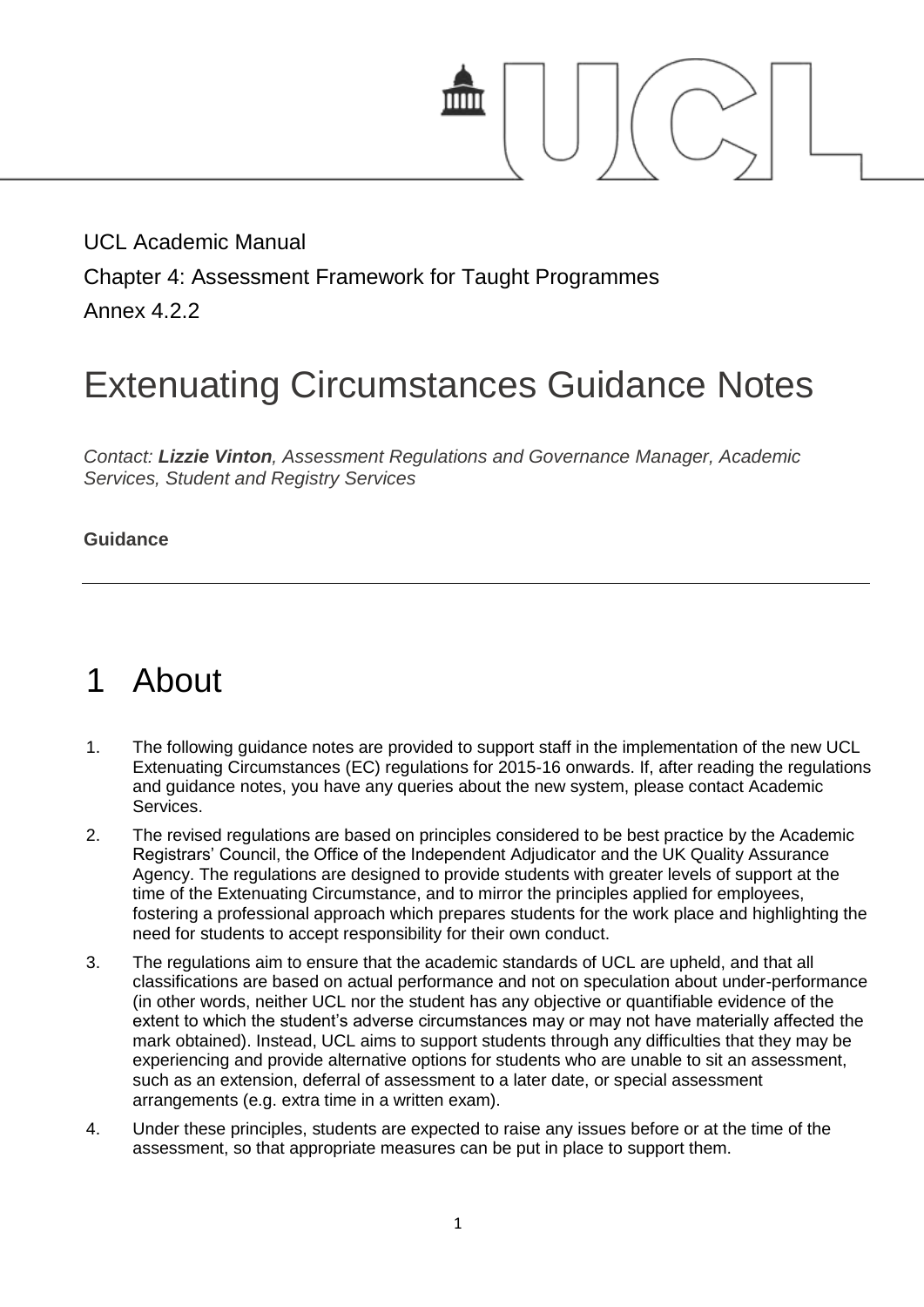## 2 Scope

- 1. The new regulations apply from the start of the 2015/16 session to all taught students in all faculties, with the exception of the UCL Institute of Education and the UCL School of Pharmacy where derogations have been approved for 2015-16. Applications for further derogation in subsequent years must be made to UCL Education Committee.
- 2. Students with Extenuating Circumstances 'banked' and graded from previous years will still have these circumstances taken into consideration by the Board of Examiners at the point of classification. The 2014-15 regulations on EC grading and classification adjustments will apply to these students only. Any new claims made by such students will only be considered under the 2015-16 regulations i.e. no further ECs can be 'banked' or graded for any student.
- 3. The regulations do not apply to formative assessment or compulsory attendance requirements. These should be dealt with by the Department (etc.).

#### 3 Faculty and Departmental EC Panels

- 1. Each Faculty will establish a Faculty Extenuating Circumstances Panel (FECP) which has the authority to make decisions on all EC claims submitted by students in the Faculty, on behalf of Academic Board. FECP meetings replace the previous system of Board of Examiners EC premeetings.
- 2. To help with the volume of claims, FECPs may delegate authority to a Departmental EC Panel (DECP). Here it is assumed that 'Department' also covers local variations like division, school, institute etc.
- 3. Each FECP is responsible for determining which decisions and processes may be delegated to a departmental panel acting on its behalf.
- 4. Each Faculty is responsible for publishing the arrangements in place within the Faculty, and ensuring that the contact details of the relevant FECP/ DECP Secretaries are readily available to staff in other Faculties.
- 5. The regulations allow FECPs and DECPs to 'meet' virtually to expedite decision-making.
- 6. Each Faculty should determine how frequently the FECP/ DECP needs to meet. It is likely that more cases will need to be considered around the main examination periods, and meetings (actual or virtual) should be scheduled accordingly. The FECP/ DECP should take place sufficiently after the last assessment to allow students, staff and Assessment and Student Records time to submit information, but also before the main Programme Boards of Examiners meetings commence.
- 7. The FECP/ DECP should aim to be as independent and objective as possible to promote fairness and consistency for all students, and to prevent staff from making any representations on a particular student's behalf. It is recognised that the levels of staffing in some departments/ faculties will mean that some panels need to include Programme Directors etc. However, no member of staff should be involved in the decisions for students that are personally known to them (e.g. a tutee, supervisee, or any student whose work will be marked or moderated by the member of staff). This does not mean that the member of staff must leave the room, but they should not comment or vote on the decision for that student, or make representations on that student's behalf.
- 8. External Examiners should not be invited to attend FECP/ DECP meetings.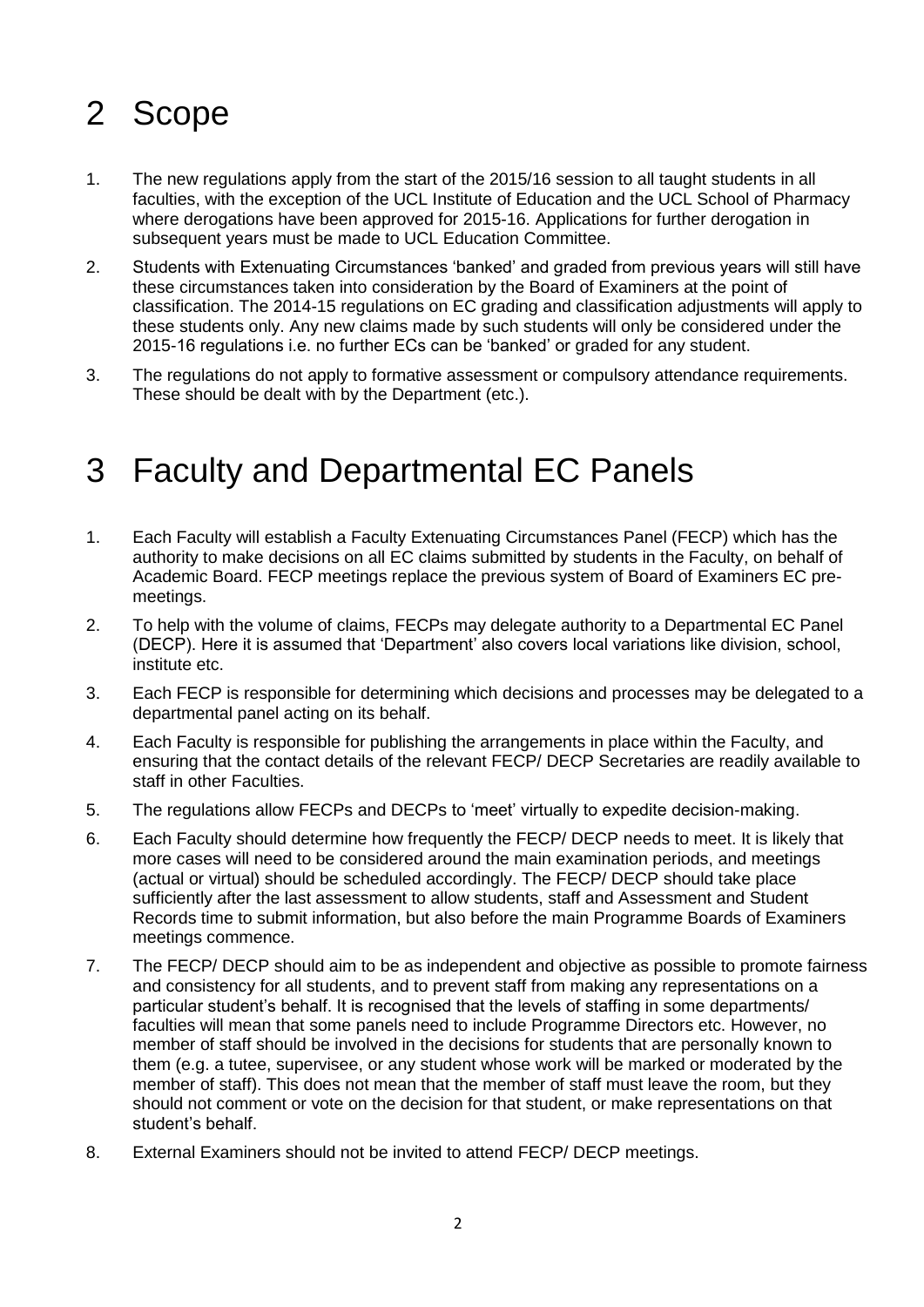## 4 Responsibility for Processing EC Claims

- 1. Each student's 'home' Faculty is responsible for processing any EC Claims submitted by that student.
- 2. Where the student is registered on a combined honours or joint degree, one of the Faculties will be specified as the home Faculty, which will be responsible for processing EC Claim.
- 3. Where a student submits an EC Claim relating to a module organised by another Faculty, the FECP Secretary should ensure that the decisions of the home FECP are communicated to the correct Programme Board of Examiners. If the correct Programme Board of Examiners is unclear, the Secretary should contact the relevant FECP for advice.
- 4. Where the EC Claim states that the student is seeking a coursework deadline extension of up to one week, the receiving office should forward the claim to the relevant Programme Director (or equivalent), Departmental Tutor or Chair of the Programme Board of Examiners no later than one week after receipt of the claim, or as soon as possible if the deadline in question is imminent. If the correct recipient is unclear, the receiving office should contact the Secretary of the relevant FECP for advice.

#### 5 Acceptable Grounds for ECs

- 1. The list of acceptable grounds is provided as a guide to what UCL would normally expect to be acceptable grounds for a claim, based on sector best practice. The examples are designed to ensure that, as far as possible, all students in all faculties are treated equally and fairly, and that only circumstances which are 'sudden, unexpected and beyond the student's control' are considered. The Faculty EC Panel will however need to use its academic judgement to assess each claim on an individual basis.
- 2. EC Claims relating to long-term or chronic conditions or disabilities will not be considered under the EC regulations. Such students should instead apply for Special Assessment Arrangements using the normal procedures. The EC Claim process does however recognise that such students might experience an acute episode or sudden worsening of their condition, or that a condition might be newly-diagnosed and therefore 'sudden, unexpected and beyond the student's control'. Such students are encouraged to seek support through the Special Assessment Arrangements provisions, but may need to submit an EC Claim if, for example, there is insufficient time to put Special Assessment Arrangements in place.
- 3. The lists provided are non-exhaustive and an EC Panel will need to exercise academic judgement in those cases which are not covered by the regulations, or where culturally-sensitive issues need to be taken into account.

## 6 Submission of EC Claims

1. Under the principle of addressing ECs at the time of the problem, students must submit their EC Claim at the time of the circumstance and not more than one week after the assessment deadline/ examination date. The regulations recognise that a student might not be able to meet this deadline due to the nature or severity of the EC. In such cases, staff and students should follow the regulations outlined in Section 4.3 Late Submission of a Claim.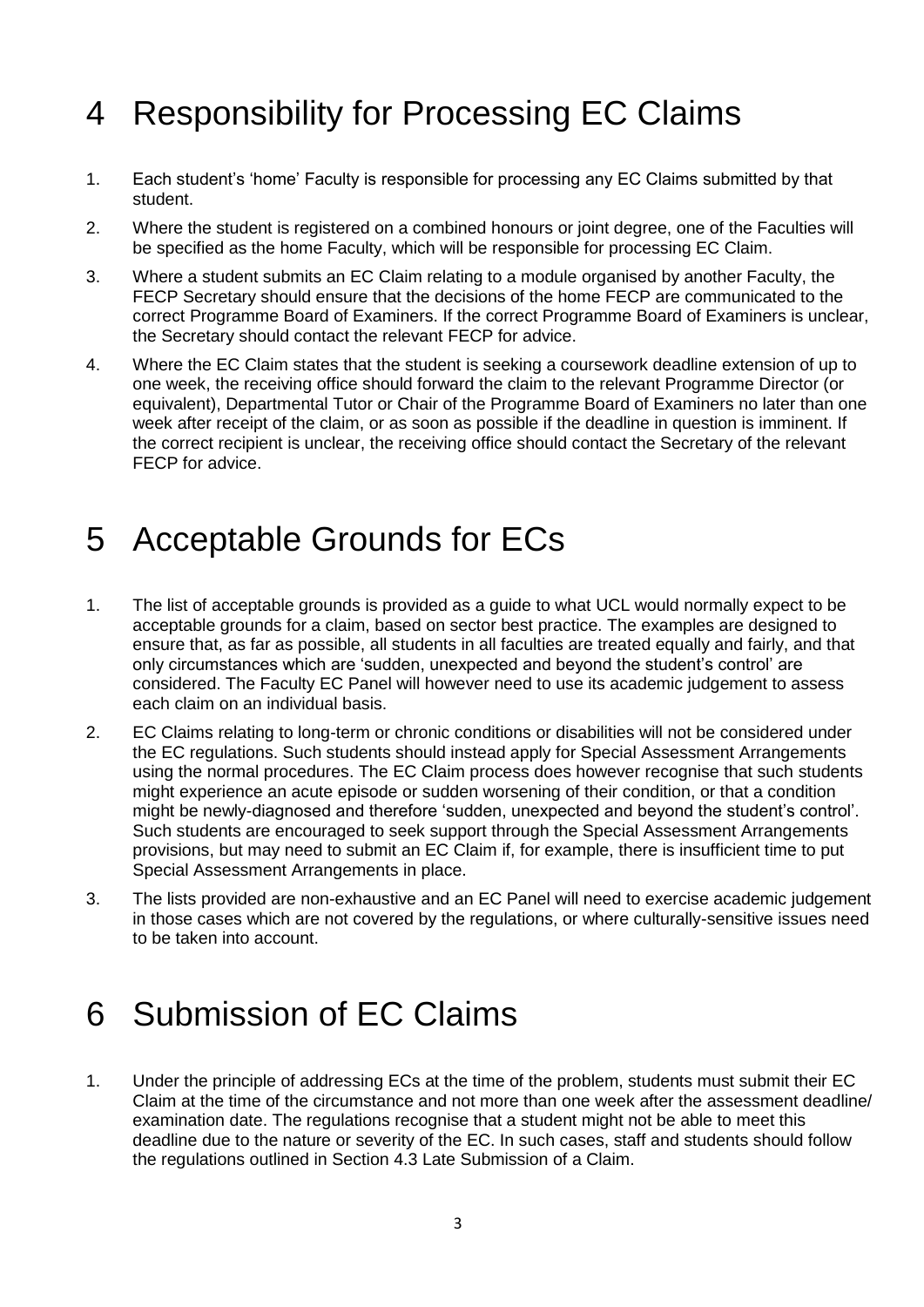- 2. If a student is unable to obtain evidence in order to submit their EC Claim within the one week deadline, the student should submit their claim on time, indicating on the form that evidence is to follow. The FECP/ DECP should wait until appropriate evidence has been provided before making a decision.
- 3. The regulations allow each Faculty to decide where EC claims should be submitted. Students should be given clear instructions about the procedure for making EC Claims (e.g. in the Student Handbook or in a prominent location on Moodle), in advance of the examination period or assessment deadline and preferably at the start of the academic year. This should include advice about the form to be filled in, the supporting documentation required, the deadline for submission and the procedure for consideration of submissions. In addition, it is good practice to send a reminder email about the procedure to all students at key times of the year when assessments and/or examinations are due to take place.

## 7 Submitting a Claim on a Student's Behalf

1. Students are responsible for making known any circumstances which might have an impact on their performance at assessment. Where a student is severely affected by their condition, or having difficulties with the EC claim process, a tutor or other member of staff may assist the student in completing their claim, or may refer the student to Student Support and Wellbeing or Student and Registry Services for assistance. In extremis, a next of kin would be able to submit an EC Claim for the student. However it is not appropriate for a tutor or any other member of staff to submit an EC Claim on a student's behalf as this unfairly advantages some students over others.

#### 8 Evidence

- 1. Self-certification will not be accepted. If a student requires evidence for a short-term medical condition, they may be referred to the Gower Place Practice.
- 2. If the FECP/ DECP is unsure about the nature or severity of any medical condition, Student Support and Wellbeing can offer generic advice but cannot discuss named individuals.

## 9 Extensions of up to 1 Week

- 1. The regulations allow the Programme Director, Departmental Tutor or Chair of a Programme Board of Examiners to grant an extension of up to one week. Module tutors/ organisers etc. should not accept requests from students and should instead ensure that all requests from students are submitted via the EC Claim Form to the appropriate office detailed in the Student Handbook. This ensures that all claims are treated equally, that all extensions are granted on the basis of evidenced Extenuating Circumstances, and that no student is advantaged or disadvantaged over others.
- 2. In the majority of cases, it is expected that a week's extension will allow the student to complete an assessment. To ensure that longer extensions are only applied when necessary, all other requests must be considered by the FECP/ DECP.
- 3. Where a longer extension is needed, staff and students should consider whether the student ought to interrupt their studies.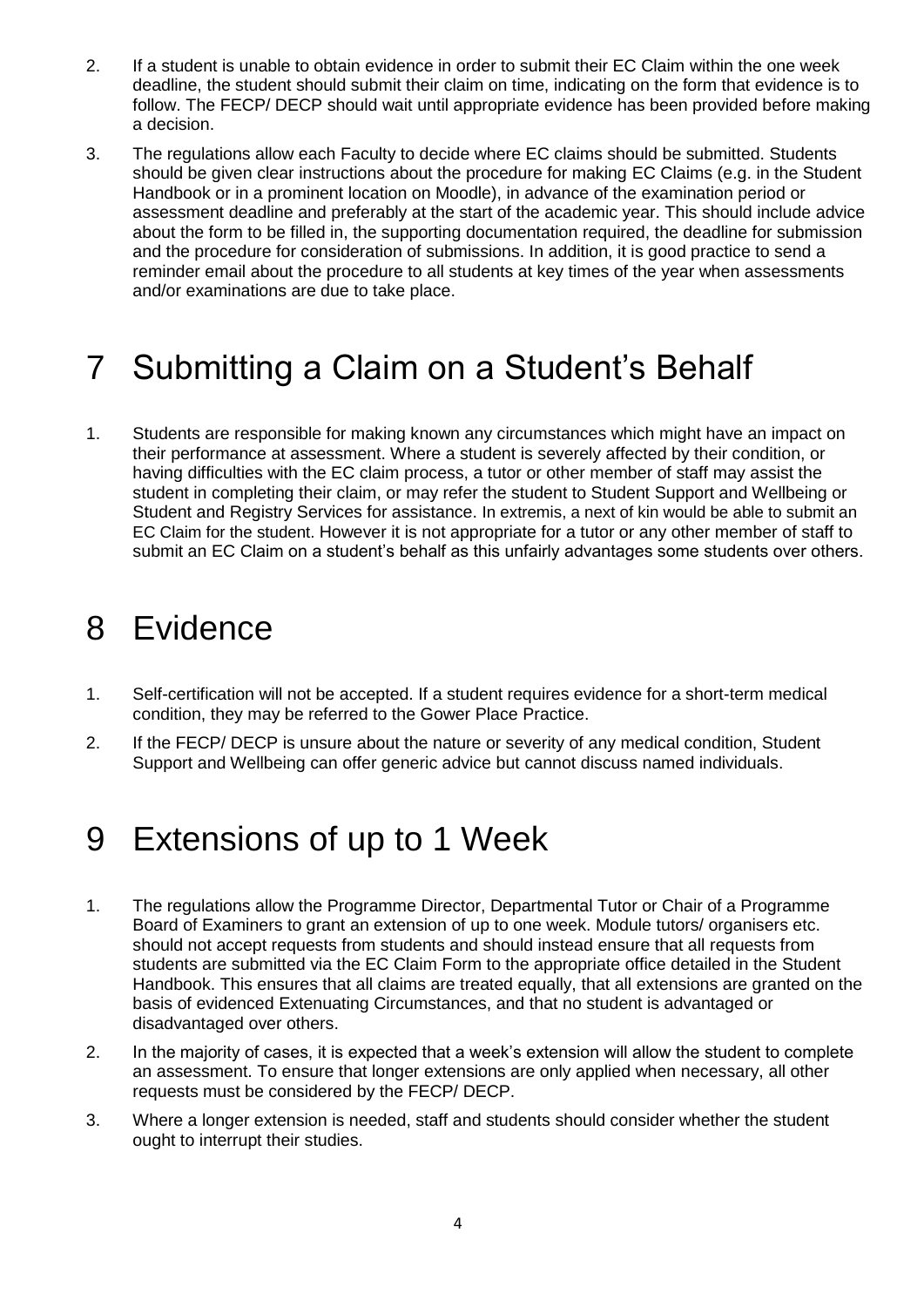# 10 EC Panel Decision

- 1. The Faculty/ Departmental EC Panel will make its decision without knowledge of the marks for the modules concerned. The EC Claim Form asks the student how the EC has affected their performance at assessment e.g. do they need an extension, deferral or special assessment arrangements; did they hand something in late; are they at risk of failing a module. The EC Panel should base its decision on the information provided by the student. However, in some cases it may be necessary to verify information with the Department/ Division e.g. whether the student has missed a deadline.
- 2. The EC Claim Form asks students to identify clearly the modules and components for which they are claiming mitigation, including the module codes. It should not be assumed that performance in any other assessment has been affected by the EC. If the form suggests that the student is making a claim for a long-term, chronic condition or disability, the EC Panel should only consider the impact of any acute episodes on the modules/ components specified by the student on the EC Claim Form. Long-term approaches to supporting such students must be considered under the Special Assessment Arrangements provisions and not the EC Regulations.
- 3. It is expected that, in the majority of cases, mitigation can and should be agreed before the student sits the assessment.
- 4. The preferred outcome of an Extenuating Circumstances Claim is for the student to be supported in taking the assessment at the normal time, or to defer the assessment to a later date, in the form of an extension, deferred resit/ resubmission or condoned late submission (i.e. a retrospectively-approved extension):
	- i. To refer the claim to the Special Assessment Arrangements Panel:
		- Students with disabilities or long-term medical conditions should apply for Special Assessment Arrangements via Student Disability Services using the normal procedures. The new policy simply provides an additional mechanism for EC Panels to refer cases to the Special Assessment Arrangements Panel where a student has short-term, unforeseen Extenuating Circumstances which could be mitigated by putting Special Assessment Arrangements in place.
		- The procedures also allow for a student to be ill on the day of the assessment/ exam; Assessment and Student Records or Student Support and Wellbeing may assist the student in submitting an EC Claim and in putting Special Assessment Arrangements in place.
	- ii. To offer the student the opportunity to resit/ resubmit the assessment as if for the first time and without penalty (deferral):
		- Where a deferral is recommended, the FECP/ DECP will need to determine when the reassessment should take place, based on the student's circumstances. The Panel may recommend that the student resits with or without attendance, depending on the impact of the ECs on teaching and/ or assessment, and the resit might take place almost immediately, in the 'late assessment' period, or at the next normal occasion.
		- The new regulations replace the previous regulations on requesting a late/ deferred assessment and withdrawal from assessment on exceptional grounds. All applications should be made through the EC procedures. The relevant regulations have been amended to reflect this.
		- The new regulations mean that deferrals/ late assessments can be offered to final year students as this is the preferred form of mitigation for ECs, and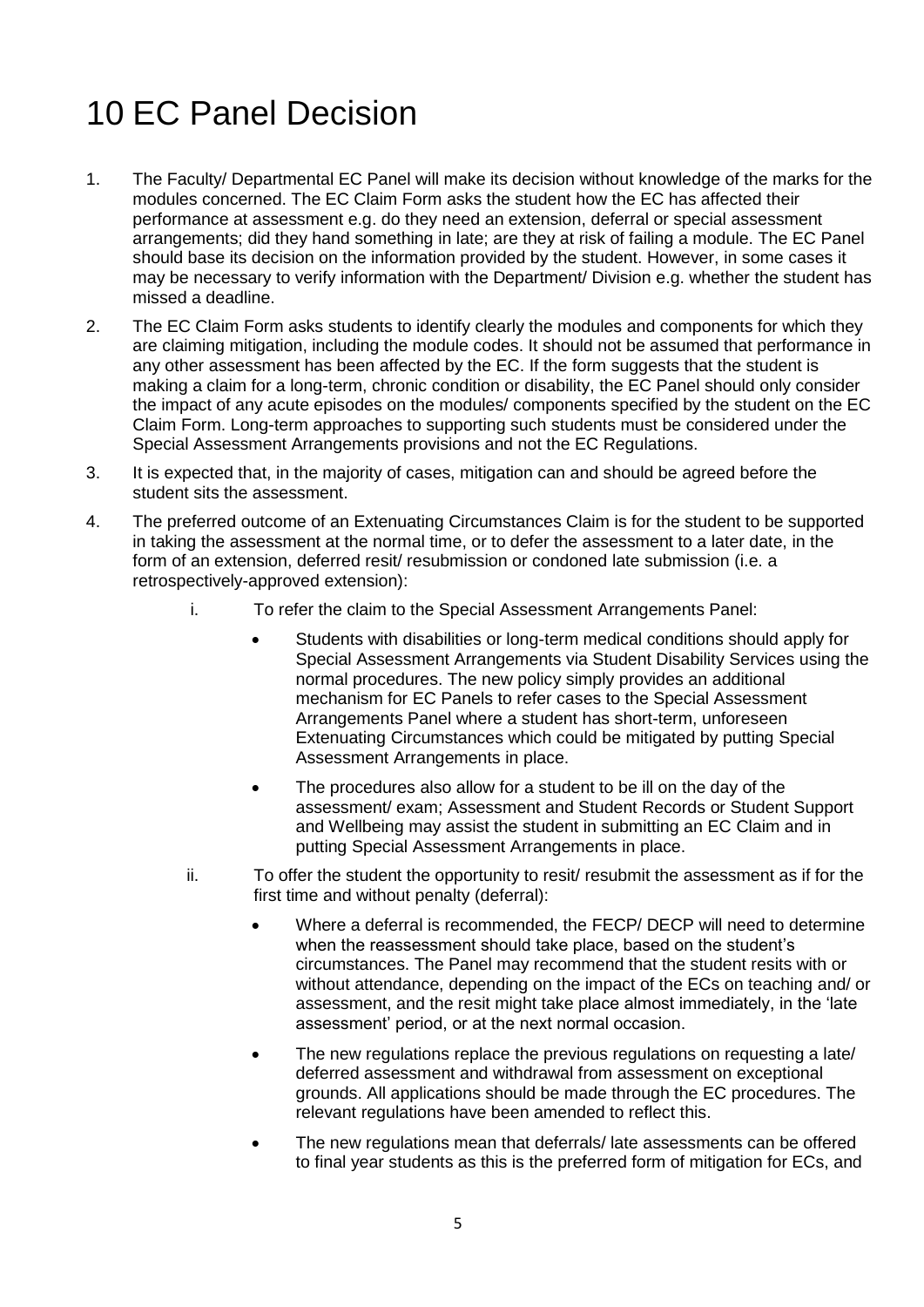that the previous limits on the number of deferred modules has been replaced by the EC Regulations.

- If a student sits an assessment/ submits a piece of work and submits an EC Claim for that assessment, and the EC Panel judges that the EC Claim is valid, the attempt will be disregarded and will not be marked by the assessors. The student will be given another opportunity to sit/ resubmit the assessment.
- Deferred assessment should be in the same format as the one missed. However, where it is not possible to assess the student in the same format, the Faculty may approve an alternative method of assessment.
- iii. To offer the student a specified extended deadline:
	- Programme Directors, Departmental Tutors and Chairs of Programme Boards of Examiners can approve an extension of up to one week. It is expected that one week will be adequate for the vast majority of students to complete an assessment.
	- Where more time is needed, the Faculty/ Departmental EC Panel must approve the decision to help ensure parity for all students. The EC Panel should consult with the relevant teaching team on the appropriateness of a longer extension.
- iv. To condone the late submission of coursework (late submission penalties suspended and full mark awarded):
	- The Panel will recommend to the Programme Board of Examiners that the late submission is accepted without penalty i.e. approve an extension retrospectively.
	- In these cases, the student should have indicated on the EC Claim Form that they have submitted late. The EC Panel may need to verify this information with the department concerned.
- 5. Where none of the above decisions is possible, the EC Panel may need to make one of the following decisions, again without knowledge of the marks for the module(s) concerned:
	- v. To exclude the affected component from the module mark calculation, up to a maximum of 50% of a module:
		- The FECP/ DECP should recommend to the Programme Board of Examiners which components should be dropped from the module mark. Up to 50% of the module components may be excluded (including single components worth 50% or multiple components totalling no more than 50%).
	- vi. To exclude the affected module from the classification calculation, up to a maximum total of 30 credits (1 course unit) across the whole programme:
		- The FECP/ DECP should recommend to the Programme Board of Examiners which modules should be dropped from the weighted average mark/ classification.
		- The standard requirements for the number of completed and passed modules still apply; the affected module mark is simply excluded from the calculation of the weighted average.
		- It is recognised that, on some programmes, Professional, Statutory or Regulatory Body requirements do not allow modules to be failed. However, the module may still be excluded from UCL's calculation of the degree classification.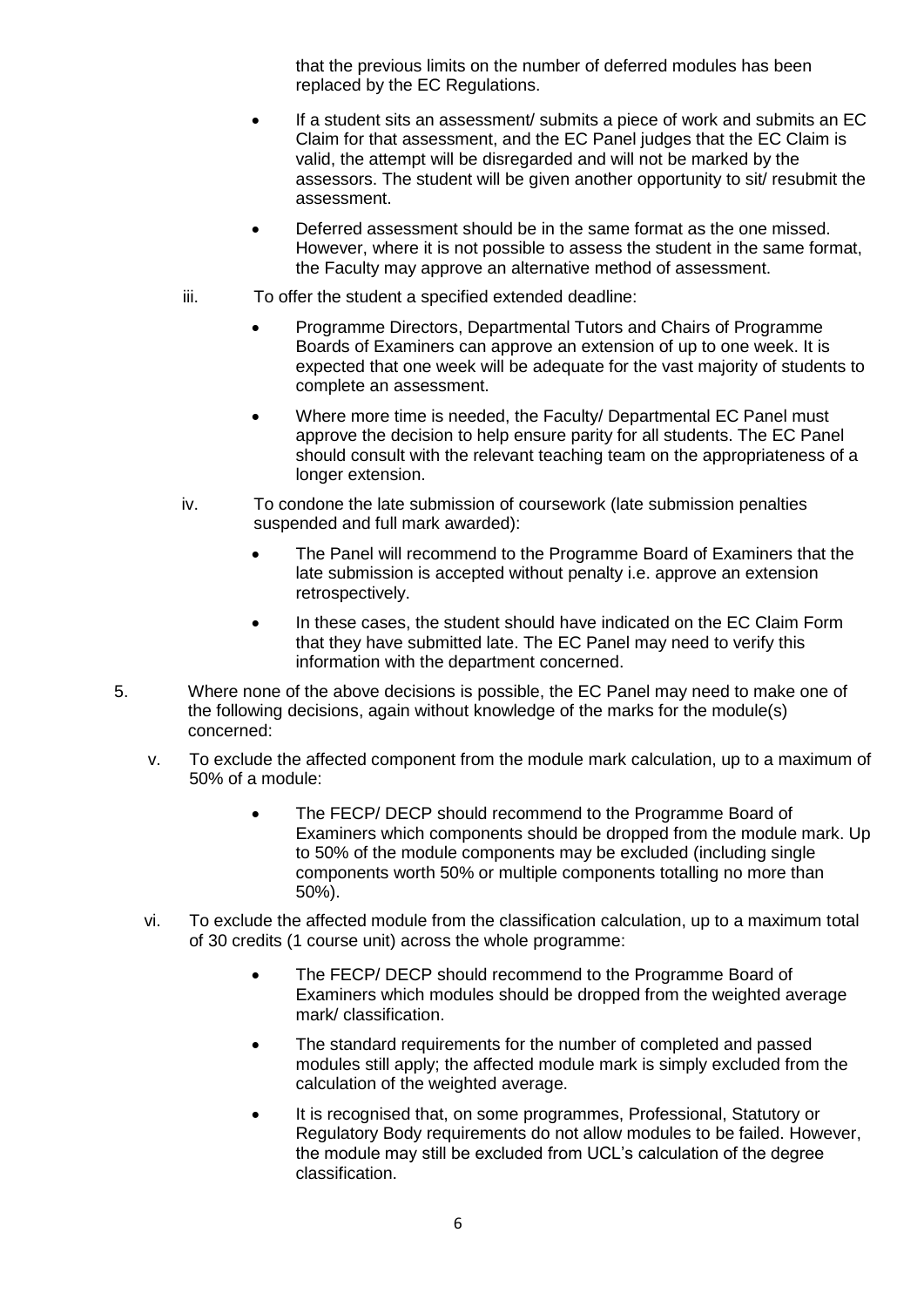- The above regulation should not apply to progression calculations, unless a programme stipulates a minimum progression threshold (e.g. on MSci or MEng awards). In these cases, the FECP/ DECP may recommend that the affected module is excluded from the weighted average mark for progression.
- vii. To give special consideration to any weighted average marks falling within the 1% Borderline Zone:
	- If none of the above options is possible, the FECP may make a provisional recommendation to the Programme Board of Examiners that, if the student should fall within the 1% Borderline Zone, the Board of Examiners may consider uplifting the student to the next classification on the basis of Extenuating Circumstances. The student's weighted average mark must fall within the 1% Borderline Zone, but the Board of Examiners may use its discretion to exempt the student from other borderline criteria (such as 50% of marks being in the higher class).
	- ECs can no longer be used to move a student into the Borderline Zone; the student must fall within the Borderline Zone based on their actual performance.
- viii. To give additional consideration under the Undergraduate Special or Aegrotat Provisions, where applicable:
	- If none of the above options is possible (e.g. the student has failed more than 30 credits and is not in a position to resit) undergraduate students may be considered under Section 2.11: Undergraduate Special and Aegrotat Provisions.

## 11 Board of Examiners' Decision

- 1. Programme Boards of Examiners are no longer responsible for decisions relating to Extenuating Circumstances. The Faculty EC Panel has authority delegated from Academic Board to make decisions on all claims, and may in turn delegate that authority to a Departmental EC Panel.
- 2. The Programme Board of Examiners is responsible for receiving and implementing the recommendation of the FECP/ DECP. In the case of deferrals, extensions and condoned late submissions the Board of Examiners is expected to simply confirm and ratify the decision.
- 3. In the case of excluding components or modules from the module/ classification calculation, the FECP/ DECP will make a recommendation on the modules to be excluded. The Board of Examiners is responsible for recalculating the result based on this information.
- 4. The FECP/ DECP may make a provisional recommendation to the Programme Board of Examiners that, if the student should fall within the 1% Borderline Zone, the Board of Examiners may consider uplifting the student to the next classification on the basis of ECs. The student's weighted average mark must fall within the 1% Borderline Zone, but the Board of Examiners may use its discretion to exempt the student from other borderline criteria (such as 50% of marks being in the higher class).
- 5. If a student's weighted average mark is not in the Borderline Zone, the Board of Examiners should make no adjustments.
- 6. Boards of Examiners can no longer raise a student's classification if the student is not in the Borderline Zone or move the student into the Borderline Zone on the basis of ECs.
- 7. There is no longer a system of 'banking' ECs until consideration of the student's classification at the end of the programme.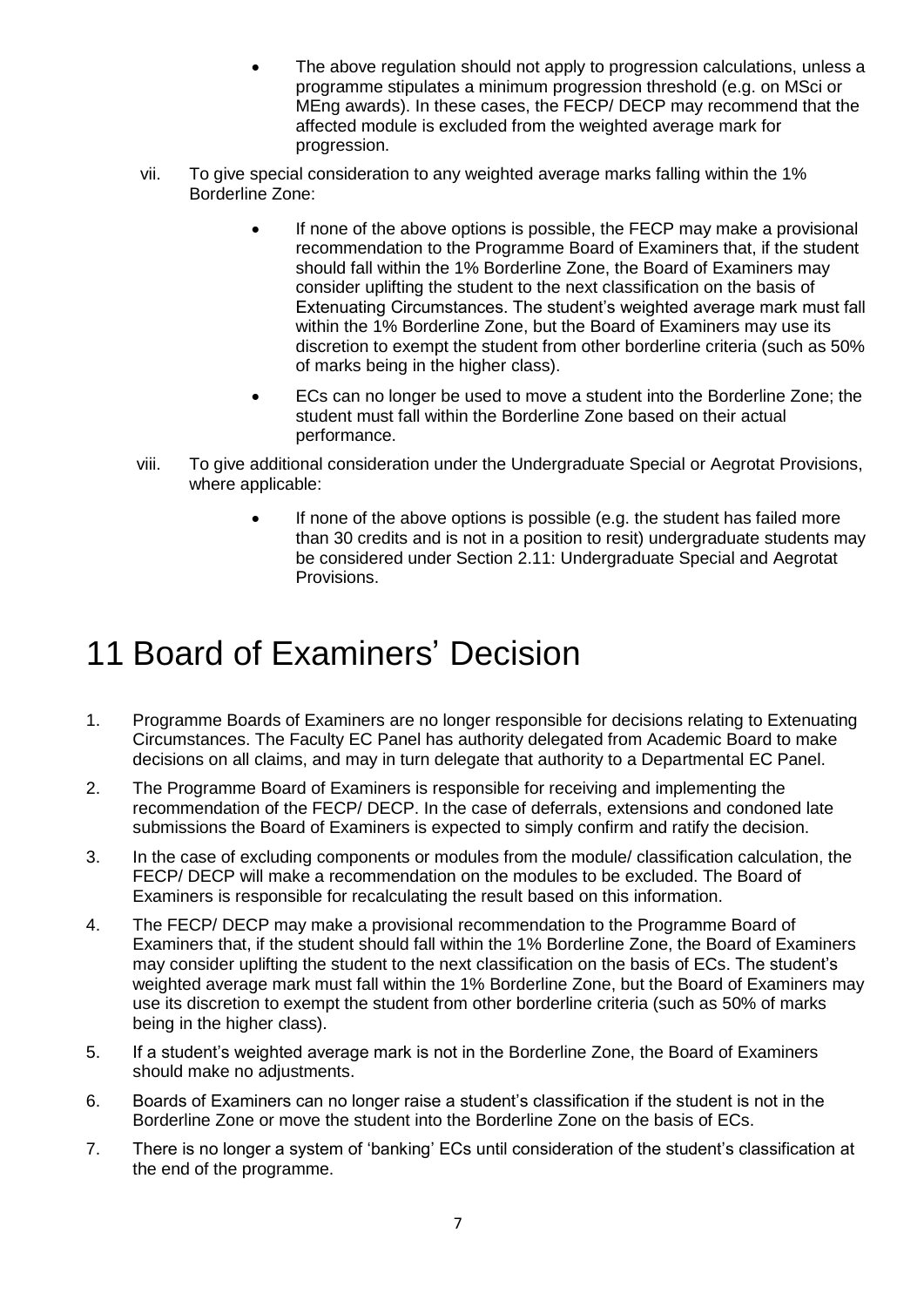- 8. Boards of Examiners are not permitted to change the weighting of an assessment component or module as a form of mitigation.
- 9. All EC claims must be received through the channels described in the regulations. Tutors and other members of staff must not raise new ECs at the Board of Examiners meeting or any other forum.
- 10. The Board of Examiners cannot make any decisions relating to ECs which have not been referred to it by the FECP/ DECP.

## 12 Communication of Information

- 1. Where an extension of up to one week has been granted by the Programme Director or equivalent, the programme team/administrator must inform the FECP/ DECP in writing to ensure that the EC Panel itself does not give the student any further mitigation for the same circumstances. A log of cases can be kept and forwarded to the FECP/ DECP at regular intervals to make this process more efficient.
- 2. Assessment and Student Records should inform each FECP about any events in examination halls that have affected an individual student or group of students. FECPs should disseminate this information to DECPs as appropriate.
- 3. The Special Assessment Arrangements Panel should inform each FECP about any students who have been granted Special Assessment Arrangements for chronic or long-term conditions or disabilities. FECPs should disseminate this information to DECPs as appropriate.

## 13 Responsibility for Record Keeping

- 1. Programme Directors and administrators are responsible for ensuring that claims for extensions of up to one week are processed and communicated to the student in good time. The Programme Team are also responsible for ensuring that the outcomes of claims are logged and forwarded to the FECP Secretary (in batches if necessary) who will maintain the definitive record of claims. It is recommended that each programme nominates a named administrator who, with the assistance of the rest of the administration team, will be responsible for ensuring that all claims are processed efficiently.
- 2. Claims for Special Assessment Arrangements due to ECs, once forwarded by the receiving office, become the responsibility of the Special Assessment Arrangements Panel. The SAAP Chair and Secretary are responsible for record-keeping, for communication with students and for ensuring that all claims are processed efficiently.
- 3. The definitive record of all other claims and their outcomes lies with the Faculty EC Panel. Extension decisions by Programme Directors will also be forwarded to the FECP and added to the Panel's records. It is recommended that each Faculty nominates a named FECP Secretary to be responsible, with the assistance of the rest of the faculty administration team, for recordkeeping, communicating with students and forwarding decisions to the relevant Boards of Examiners.
- 4. The FECP is responsible for producing an annual report on the profile of all cases received by the Faculty for consideration by the Academic Regulations and Quality Assurance Sub-Committee of Education Committee. Instructions on the format of the report will be communicated to Faculties each summer.